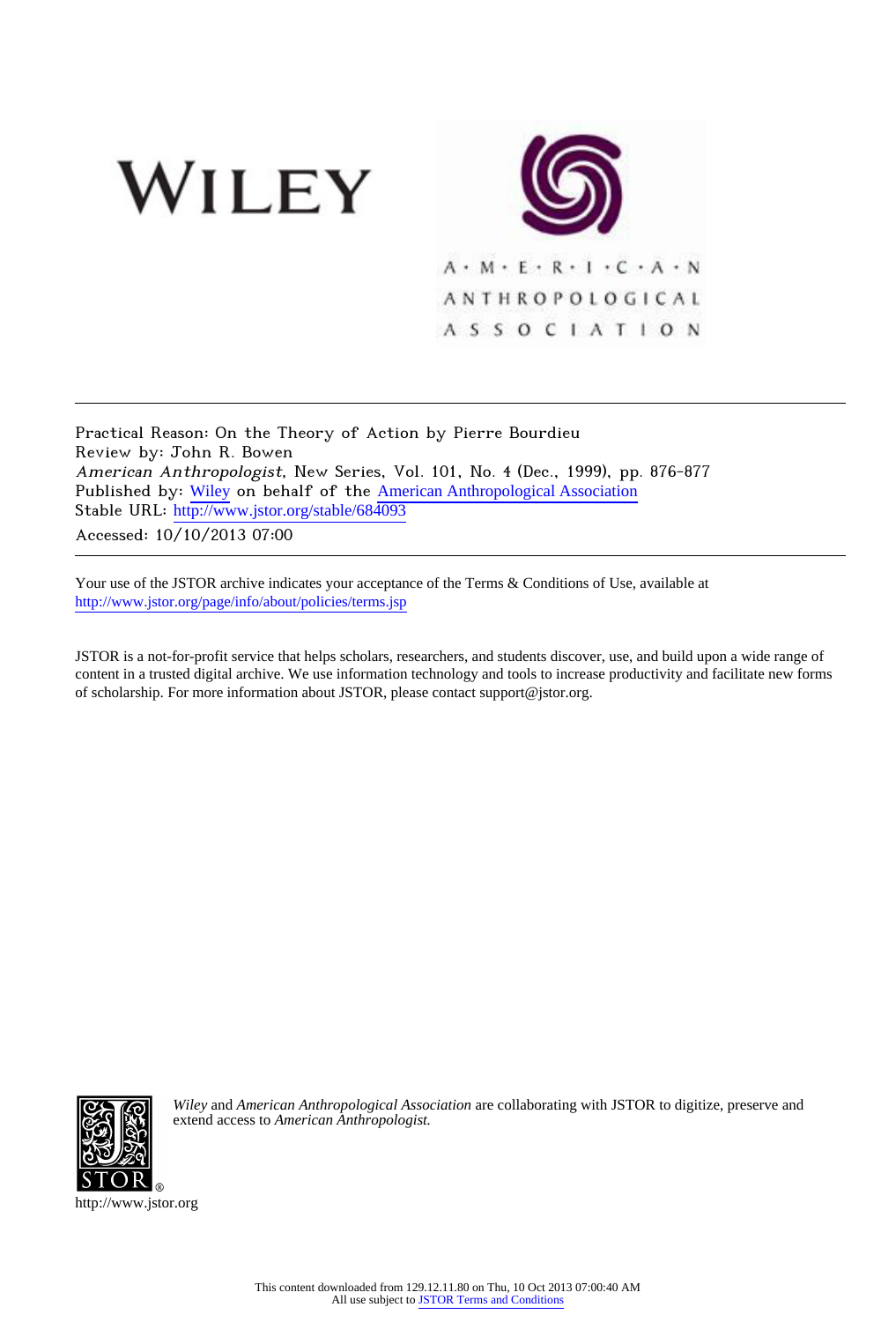**remembered in the postwar context, where the FMLN guerrillas did not win a clear-cut victory? Army killers currently enjoy amnesty, the right wing controls the national government and is actively undermining FMLN officials who govern locally, and the country faces an economic crisis that is worse than before the war. As in Rwanda, there are those who insist that the past should be forgotten. They argue that excesses were committed by both sides, and it is now time to move forward with the difficult task of national reconstruction. Binford, like Gourevitch, demonstrates that such a view is short-sighted. There can be no peace without justice, but in order to insure a just peace, the authors believe that Salvadorans and Rwandans need to know that their suffering was not in vain and that there is no impunity for murderers. The struggle to rebuild these societies involves a continuing battle over the meaning of the past in the context of current political and economic uncertainty. Although Binford and Gourevitch cannot predict the future, they have written extremely astute accounts that illuminate the difficulties of establishing legitimate, accountable states.** 

**Every anthropologist should read these books. As the discourse on human rights is increasingly appropriated, and frequently distorted, by groups and organizations with a variety of agendas and political interests, these books ask important questions that cannot be ignored. They are not only testimonies to the victims of political violence in El Salvador and Rwanda, but stand as exemplary models of what an ethical, politically committed anthropology should be.** 

## **Practical Reason: On the Theory of Action. Pierre Bourdieu. Stanford, CA: Stanford University Press, 1998. 153 pp.**

## **JOHN R. BOWEN Washington University-St. Louis**

**This work consists of six essays (plus some short "appendices") on familiar Bourdieu themes (interest, difference, economy), but augmented, reconceived. Readers familiar with Bourdieu's work will find the essays well worth reading; those searching for an introduction to Bourdieu would be advised to turn elsewhere, for example, to the collection of essays and interviews edited by Bourdieu and Loic J. D. Wacqant as An Invitation to Reflexive Sociology (University of Chicago Press, 1992).** 

**Here, as elsewhere, Bourdieu takes pains to emphasize what he sees as mistaken readings of his work, readings that often stem from philosophical contrasts between French and Anglo-American strains of social science thinking. One such divide is ontological and separates a view of social life in terms of relations, a view that one may trace to Spinoza, and more proximally**  to Gaston Bachelard and Lévi-Strauss, from a contrasting view **that starts from the individual actor and that ultimately is inspired by Hobbes and Locke. A second divide regards theories of action and sets Bourdieu's efforts to study action in terms of "dispositions" against the two major strains of Anglo-American thinking, the one beginning from rational actors consciously maximizing material interests, the other from actors following norms. Here Bourdieu may be seen as the heir of Mauss and Merleau-Ponty in France, but also of a U.S. cultural anthropol-** **ogy that, beginning with Boas's studies of human movement, has analyzed the subconscious character of culture.** 

**In two lectures delivered in Japan, Bourdieu underscores the relational quality of the analysis set out in his major study of culture and class in France, Distinction (Harvard University Press, 1984). Cultural practices have social-class significance, but these shift over time and differ across countries, such that specific sports may change their class meaning over time (consider soccer in the U.K., soccer in the U.S. today, and soccer as a Catholic pastime in the U.S. of a generation ago). These essays by their very nature question the transportability of Bourdieu' s analysis outside France. They suggest that one ought to distinguish in this respect, as Bourdieu does not, between the more general emphasis of his approach and the specific models of "capital" he employs for France. His general argument is that in industrialized societies, differences in tastes and habits are drawn on by members of particular status groups to distinguish themselves from others. Bourdieu, echoing Weber's critique of Marx, notes that these acts of differentiation do not in themselves produce a self-conscious social class. This type of analysis, which can be carried out in Japan, the United States, and elsewhere, illustrates the usefulness of the relational approach.** 

**But Bourdieu also claims that in these societies people carry out their social differentiation in a space defined by the differential possession of two types of capital, cultural and economic, each one internally homogeneous. This model of social differentiation was developed out of the France studies and depends on a France-wide cultural and social hierarchy. French schools transmit in uniform fashion awareness of a high culture, the differential control of which can then signify, to all potential audiences, one's position in a national hierarchy. Schools themselves also lie in a hierarchy, such that access to certain types of high-level occupations depends on graduation from certain specific postsecondary schools. A model that developed out of studying such a nation could be based on assumptions of homogeneous cultural capital and a generally acknowledged hierarchy, both of culture and of educational institutions.** 

**Bourdieu claims that this two-capital model works well to analyze status differentiation in all industrialized societies, but his comparativist remarks are just that, not empirical studies. One would expect that the model would be useful for comparative study when particular features of social history are shared across two or more countries. For example, Bourdieu effortlessly extends his analysis of the "state nobility" in France (high-level bureaucrats) to Japan, because the two countries share a history of creating centralized institutions of higher education functioning to anoint a small set of graduates as elite bureaucrats. But when features are not shared, the model must be**  refined accordingly, as, for example, Michèle Lamont has done **in her study of French and U.S. upper-middle-class social differentiation, Money, Morals, and Manners (University of Chicago Press, 1992). Lamont shows that morality is as important as culture and economics, and that region (center-periphery) has strong effects on which of these axes of differentiation are emphasized.** 

**In other essays Bourdieu extends his previous work in several directions; I would emphasize the attention to family and the state. Examining, in a comparative fashion, the strategies of social reproduction pursued by households (Bourdieu rightly emphasizes the constructed nature of "family") should allow more**